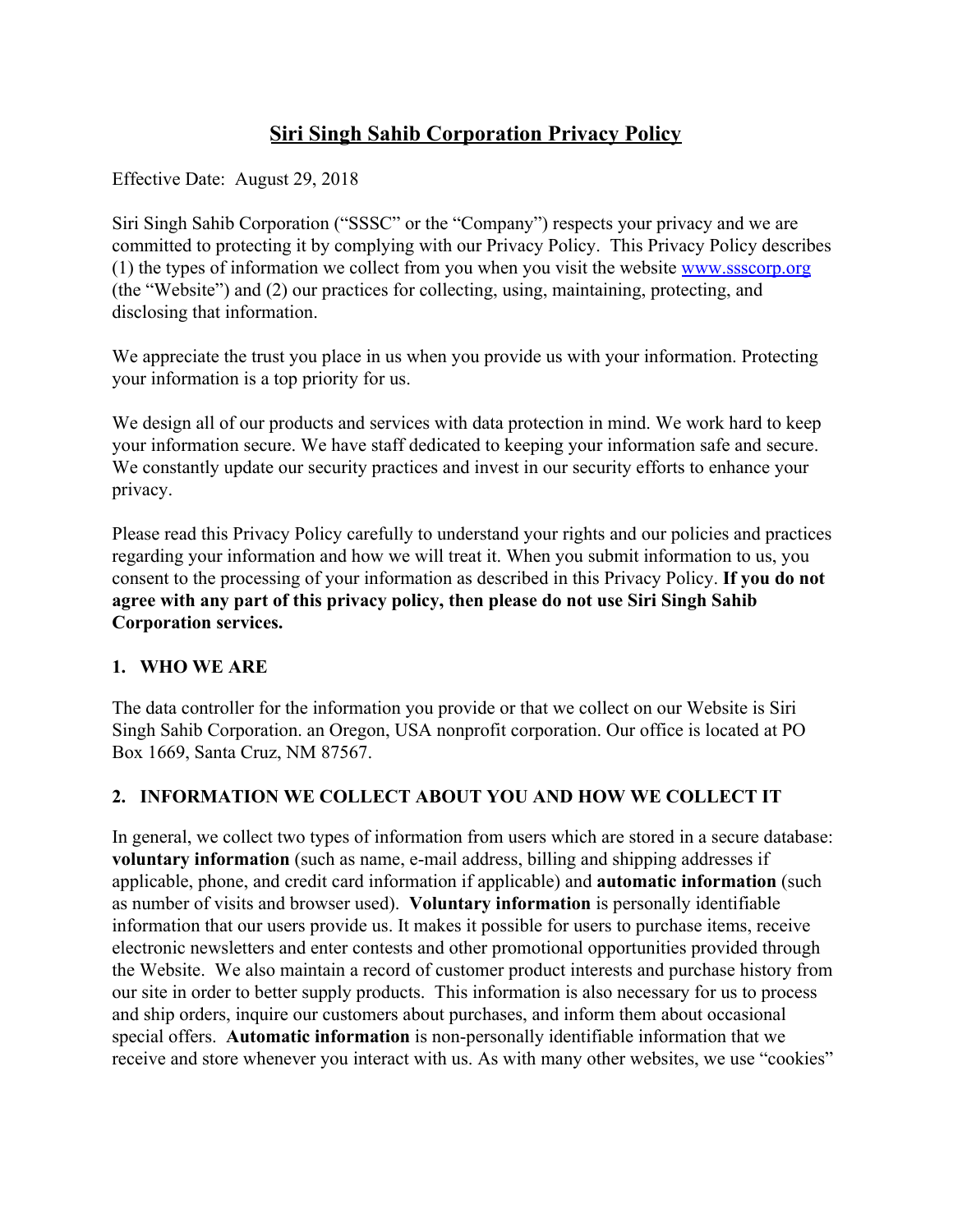which are small data files stored on your computer. The information we receive when your Web browser accesses the Website includes the following:

- IP address to measure our site traffic, diagnose problems with our server and administer over our Website.
- Referral site if you come to our site via a link from another website, the location of the referral is noted. This is used to help us know where some of our users come from.
- $\bullet$  Browser type to help us optimize our site to match the latest technology used by our customers.
- Number of visits so we can offer special promotions to regular customers and provide a more personalized shopping experience.

You can refuse cookies by turning them off on your browser. If you turn off cookies, you will not be able to make a purchase from our site. However, you will still be able to browse our site without any problem.

Specifically, we collect several types of information from and about users of our Website, including information:

- by which you may be personally identified, such as name, postal address, e-mail address, telephone number, or any other identifier by which you may be contacted online or offline ("personal information");
- that is about you but individually does not identify you, such as credit card and payment information; and/or
- about your internet connection, the equipment you use to access our Website and usage details.

We collect this information:

- Directly from you when you provide it to us (voluntary information); and
- Automatically as you navigate through the site. Information collected automatically may include usage details, IP addresses, and information collected through cookies, web beacons, and other tracking technologies (automatic information).

# **Information You Provide to Us**

The information we collect on or through our Website may include:

• Information that you provide by filling in forms on our Website. This includes information provided at the time of subscribing to our blog, joining our email list, posting material including jobs and businesses in the business directory, applying for a job on our job board, purchasing items for sale through the Website, subscribing to newsletters, or requesting further services. We may also ask you for information when you enter a contest or promotion sponsored by us, and when you report a problem with our Website.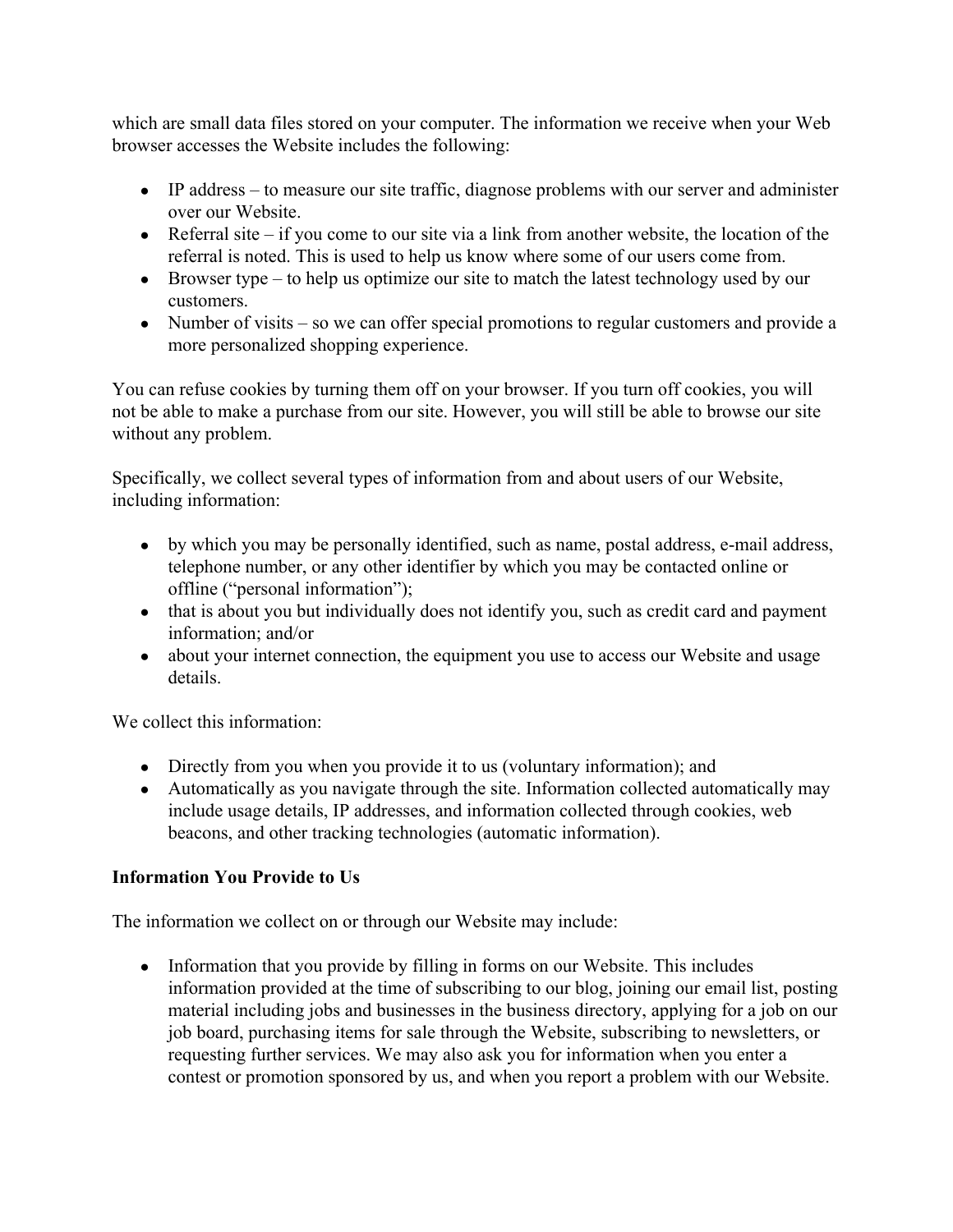- Records and copies of your correspondence (including email addresses), if you contact us.
- Your responses to surveys that we might ask you to complete for research purposes.
- Details of transactions you carry out through our Website and of the fulfillment of your orders. You may be required to provide financial information before placing an order through our Website.
- Your search queries on the Website.

You also may provide information to be published or displayed (hereinafter, "posted") on public areas of the Website, or transmitted to other users of the Website or third parties (collectively, "User Contributions"). Your User Contributions are posted on and transmitted to others at your own risk. Additionally, we cannot control the actions of other users of the Website with whom you may choose to share your User Contributions. Therefore, we cannot and do not guarantee that your User Contributions will not be viewed by unauthorized persons.

# **Information We Collect Through Automatic Data Collection Technologies**

As you navigate through and interact with our Website, we may use automatic data collection technologies to collect certain information about your equipment, browsing actions, and patterns, including:

- Details of your visits to our Website, including traffic data, location data, logs, and other communication data and the resources that you access and use on the Website.
- Information about your computer and internet connection, including your IP address, operating system, and browser type.

The information we collect automatically includes statistical data and may include personal information. It helps us to improve our Website and to deliver a better and more personalized service, including by enabling us to:

- Estimate our audience size and usage patterns.
- Store information about your preferences, allowing us to customize our Website according to your individual interests.
- Speed up your searches.
- Recognize you when you return to our Website.

The technologies we use for this automatic data collection may include:

● **Cookies** (**or browser cookies**)**.** A cookie is a small file placed on the hard drive of your computer. You may refuse to accept browser cookies by activating the appropriate setting on your browser. However, if you select this setting you may be unable to access certain parts of our Website. Unless you have adjusted your browser setting so that it will refuse cookies, our system will issue cookies when you direct your browser to our Website.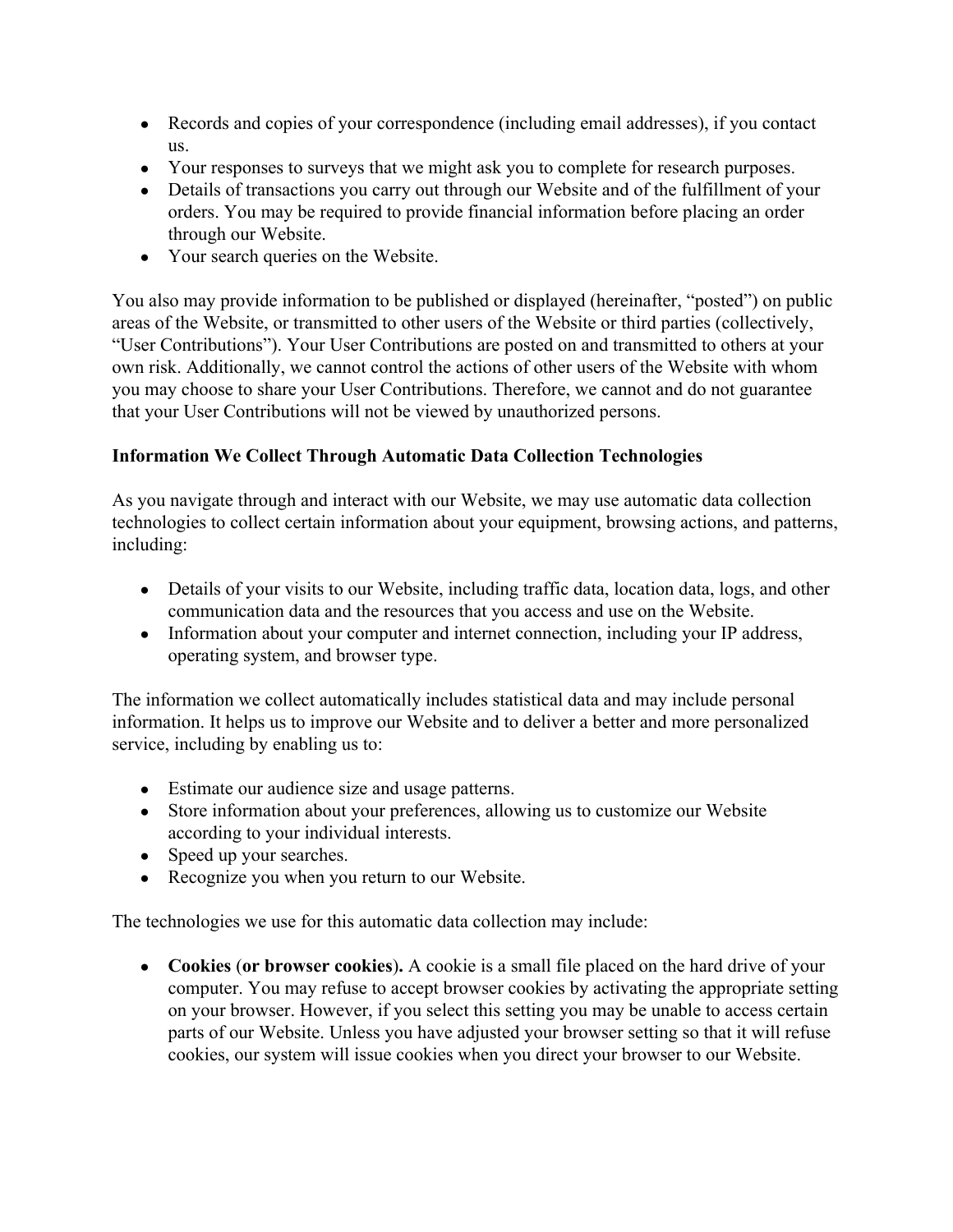- **Flash Cookies.** Certain features of our Website may use local stored objects (or Flash cookies) to collect and store information about your preferences and navigation to, from, and on our Website. Flash cookies are not managed by the same browser settings as are used for browser cookies. For information about managing your privacy and security settings for Flash cookies, see Choices About How We Use and Disclose Your Information below.
- **Web Beacons.** Pages of the Website and our e-mails may contain small electronic files known as web beacons (also referred to as clear gifs, pixel tags, and single-pixel gifs) that permit the Company, for example, to count users who have visited those pages or opened an email and for other related Website statistics (for example, recording the popularity of certain Website content and verifying system and server integrity).

#### **Third-Party Use of Cookies and Other Tracking Technologies**

Some content or applications on the Website are served by third-parties, including advertisers, ad networks and servers, content providers, and application providers. These third parties may use cookies alone or in conjunction with web beacons or other tracking technologies to collect information about you when you use our Website. The information they collect may be associated with your personal information or they may collect information, including personal information, about your online activities over time and across different websites and other online services. They may use this information to provide you with interest-based (behavioral) advertising or other targeted content.

We do not control these third parties' tracking technologies or how they may be used. If you have any questions about an advertisement or other targeted content, you should contact the responsible provider directly. For information about how you can opt out of receiving targeted advertising from many providers, see Choices About How We Use Your Information below.

We honor do-not-track signals and will not track your activity on our Website, plant cookies, or use advertising when a do-not-track browser mechanism is in place.

### **3. HOW WE USE YOUR INFORMATION**

We may use the information we collect from you when you register, sign up for our newsletter, respond to a survey, use our website, or use certain other site features in the following ways:

- To send periodic emails regarding news from Siri Singh Sahib Corporation and its affiliate organizations.
- To send periodic emails regarding Siri Singh Sahib Corporation upcoming events such as Town Halls, gatherings and Khalsa Council.
- To present our Website and its contents to you.
- To provide you with information, products, or services that you request from us.
- To fulfill any other purpose for which you provide it.
- To provide you with notices about your subscription(s).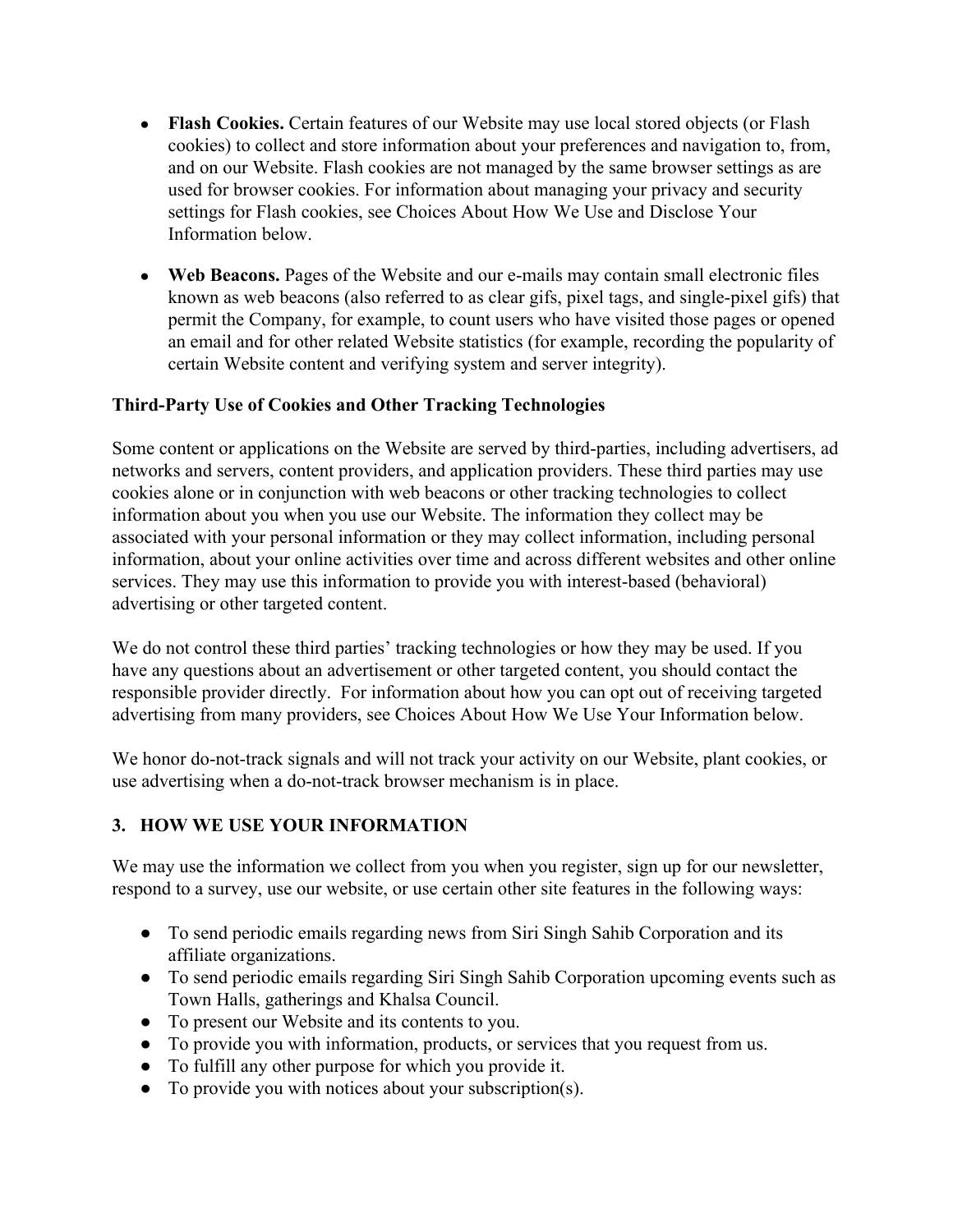- To carry out our obligations and enforce our rights arising from any contracts entered into between you and us.
- To notify you about changes to our Website or any products or services we offer or provide though it.
- To allow you to participate in interactive features on our Website.
- In any other way we may describe when you provide the information.
- For any other purpose with your consent.
- We may also use your information to contact you about our own goods and services that may be of interest to you. If you do not want us to contact with such information, please contact us at  $\underline{\text{admin}(\text{a}})$  ssscorp.org to inform us that you wish to not be contacted about our goods or services.

### **4. HOW WE PROTECT YOUR INFORMATION**

We have implemented measures designed to secure your personal information from accidental loss and from unauthorized access, use, alteration, and disclosure. All information you provide to us is stored on our secure servers behind firewalls. Our website is scanned on a regular basis for security holes and known vulnerabilities in order to make your visit to our site as safe as possible. Your personal information is only accessible by a limited number of persons who have special access rights to such systems and are required to keep the information confidential.

Further, we use a variety of security measures when a user enters, submits, or accesses their information to maintain the safety of your personal information. All transactions are processed through a gateway provider and are not stored or processed on our servers.

Unfortunately, the transmission of information via the internet is not completely secure. Although we do our best to protect your personal information, we cannot guarantee the security of your personal information transmitted to our Website. Any transmission of personal information is at your own risk. We are not responsible for circumvention of any privacy settings or security measures contained on the Website.

#### **5. HOW WE SHARE YOUR INFORMATION**

We may disclose aggregated information about our users, and information that does not identify any individual without restriction. We do not sell, trade, or otherwise transfer to outside parties your Personally Identifiable Information unless we provide you with advance notice. This does not include website hosting partners and other parties who assist us in operating our website, conducting our business, or serving our users, so long as those parties agree to keep this information confidential. We may also release information when it's release is appropriate to comply with the law, enforce our site policies, or protect ours or others' rights, property or safety. However, non-personally identifiable visitor information may be provided to other parties for marketing, advertising, or other uses.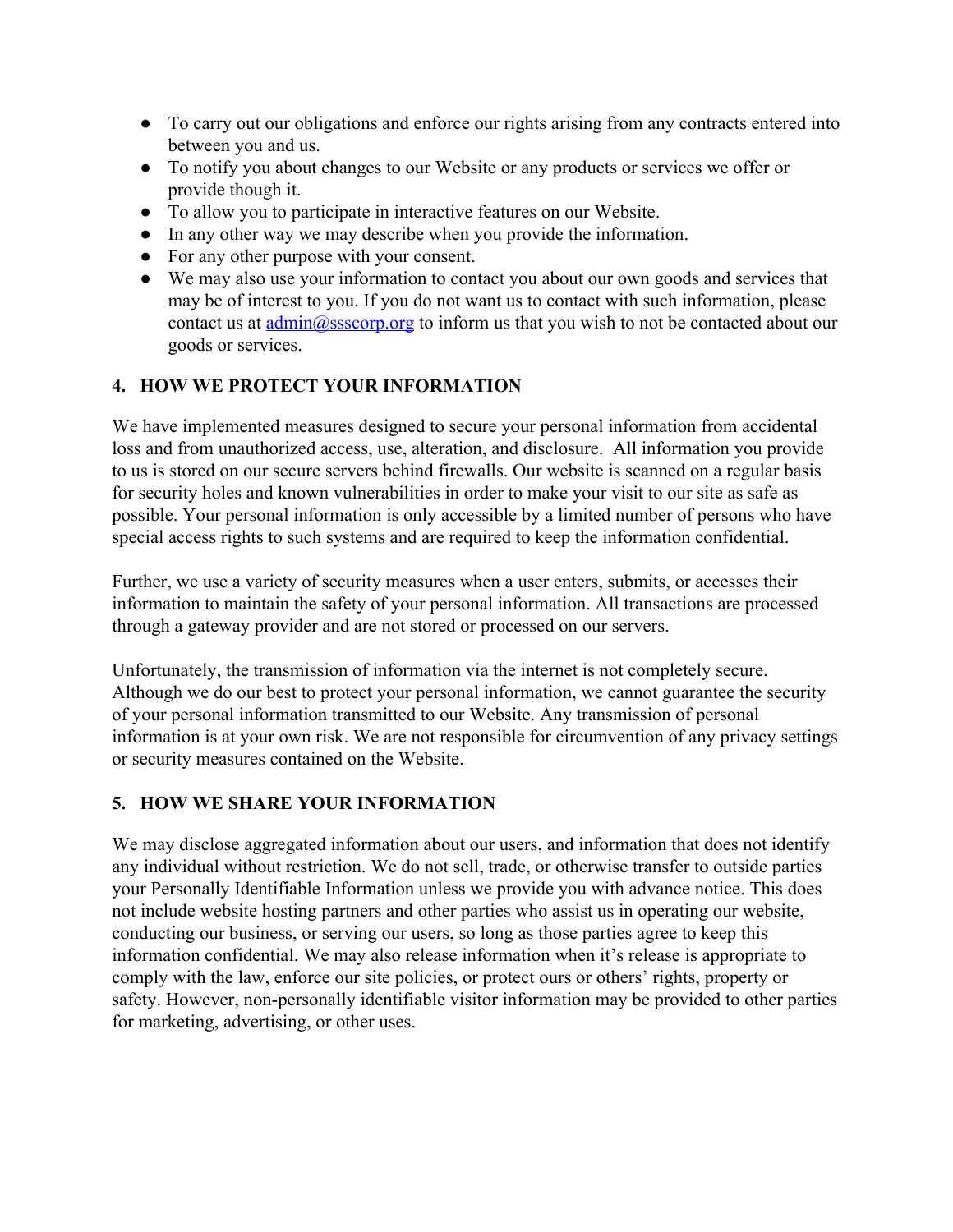#### **6. YOUR RIGHTS OVER YOUR PERSONAL DATA**

You are the owner of your data, and we will honor any lawful and legitimate request that you make to assert control over your data. We will store and process your data as long as you continue to subscribe to our services and consent to our processing of your data. You may choose not to receive communications from us by clicking on the unsubscribe link in our emails or contacting us as described below. You always have the choice to request that we delete your data completely or limit the ways in which we use your data under this Privacy Policy. In addition, if you determine that your data in our possession is incorrect, please contact us to provide the correct data. Your rights to control your data include but are not limited to the following rights:

- The right to be informed about how we use your data.
- The right to access, obtain a copy of, or correct your data.
- The right to request that we delete your data except to the extent that SSSC must retain certain data to comply with the law, protect the rights of a third party, or otherwise has a legitimate reason to do so.
- The right to object to our use of your data, restrict our use of your data, or withdraw consent for the further use of your data.

#### **7. LINKS TO OTHER WEBSITES AND SERVICES**

The Services may include links to third-party websites and services that are not operated by us. When you click these links, you will be directed away from the Services. A link to a third-party website or service does not mean that we endorse it or the quality or accuracy of information presented on it. If you decide to visit a third-party website or service, you are subject to its privacy practices and policies, not ours. This Privacy Policy does not apply to any personal data that you provide to these other websites and services.

#### **8. USE OF OUR SERVICES BY CHILDREN**

Our Website is not intended for children under 16 years of age. No one under age 16 may provide any personal information to or on the Website. We do not knowingly collect personal information from children under 16. If you are under 16, do not use or provide any information on this Website or on or through any of its features/register on the Website, make any purchases through the Website, use any of the interactive or public comment features of this Website or provide any information about yourself to us, including your name, address, telephone number, email address, or any screen name or user name you may use. If we learn we have collected or received personal information from a child under 16 without verification of parental consent, we will delete that information. If you believe we might have any information from or about a child under 16, please contact us by sending an email at  $\frac{\text{admin}(a) \cdot \text{ssocorp.org}}{\text{asocorp.org}}$ .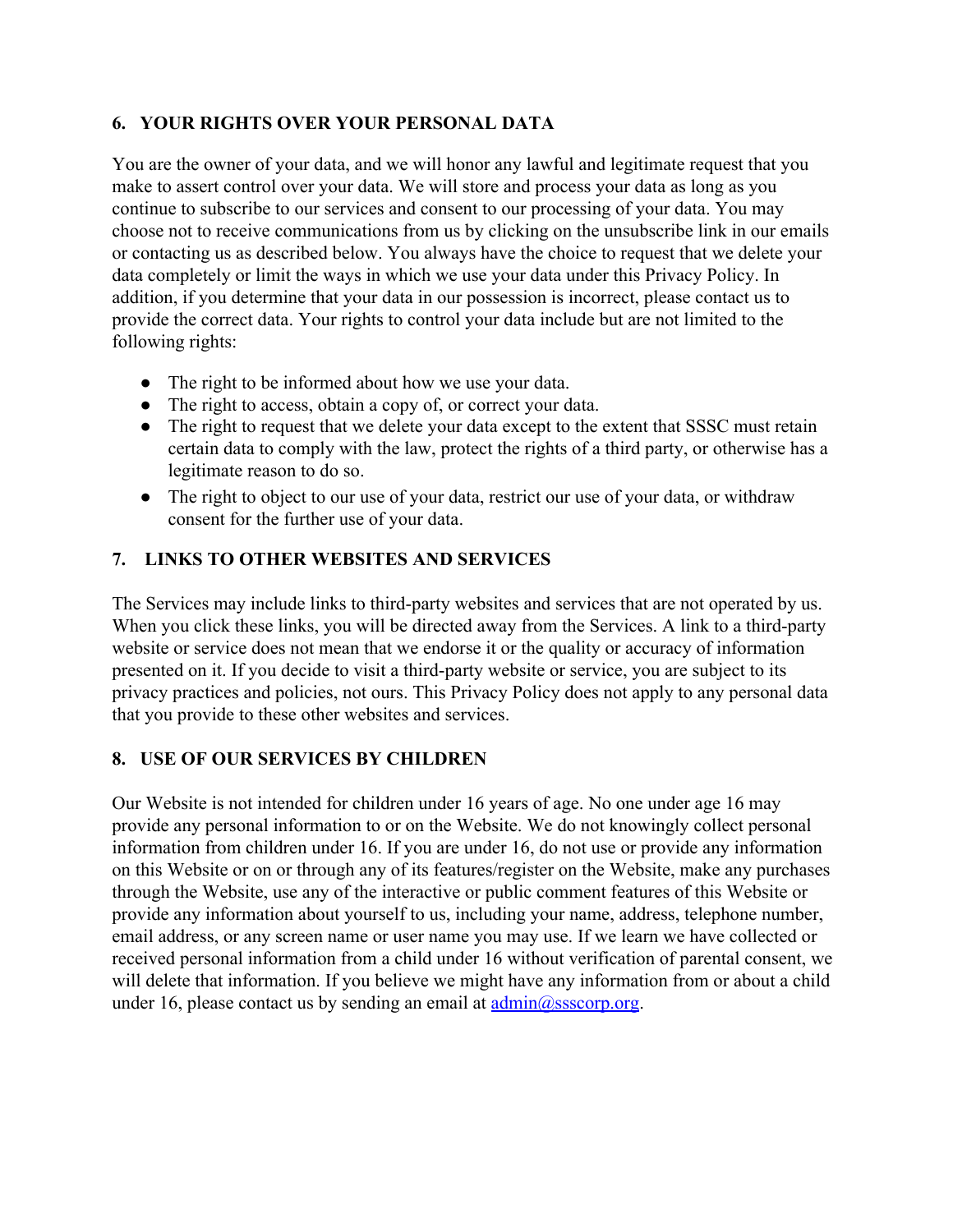### **9. FAIR INFORMATION PRACTICES**

The Fair Information Practices Principles form the backbone of privacy law in the United States and the concepts they include have played a significant role in the development of data protection laws around the globe. Understanding the Fair Information Practice Principles and how they should be implemented is critical to comply with the various privacy laws that protect personal information.

#### **In order to be in line with fair information practices we will take the following responsive action, should a data breach occur:**

We will notify you via email within 7 business days

# **10. CAN SPAM ACT**

The CAN-SPAM Act is a law that sets the rules for commercial email, establishes requirements for commercial messages, gives recipients the right to have emails stopped from being sent to them, and spells out tough penalties for violations.

#### **We collect your email address in order to:**

- Send information regarding what is happening with the Siri Singh Sahib Corporation and its affiliate corporations.
- Send information, respond to inquiries, and/or other requests or questions

#### **To be in accordance with CANSPAM, we agree to do the following:**

- Not use false or misleading subjects or email addresses.
- Identify the message as an advertisement in some reasonable way.
- Include the physical address of our business or site headquarters.
- Monitor third-party email marketing services for compliance, if one is used.
- Honor opt-out/unsubscribe requests quickly.
- Allow users to unsubscribe by using the link at the bottom of each email.

#### **If at any time you would like to unsubscribe or opt-out from receiving future emails, you can email us at admin@ssscorp.org**

Follow the instructions at the bottom of each email and we will promptly remove you from ALL correspondence.

### **11. INTERNATIONAL PRIVACY LAWS**

Siri Singh Sahib Corporation is based in the United States. If you are accessing the Website from outside the United States, note that your information will be transferred to the United States, where our servers are located. It is possible that, in processing your information, your